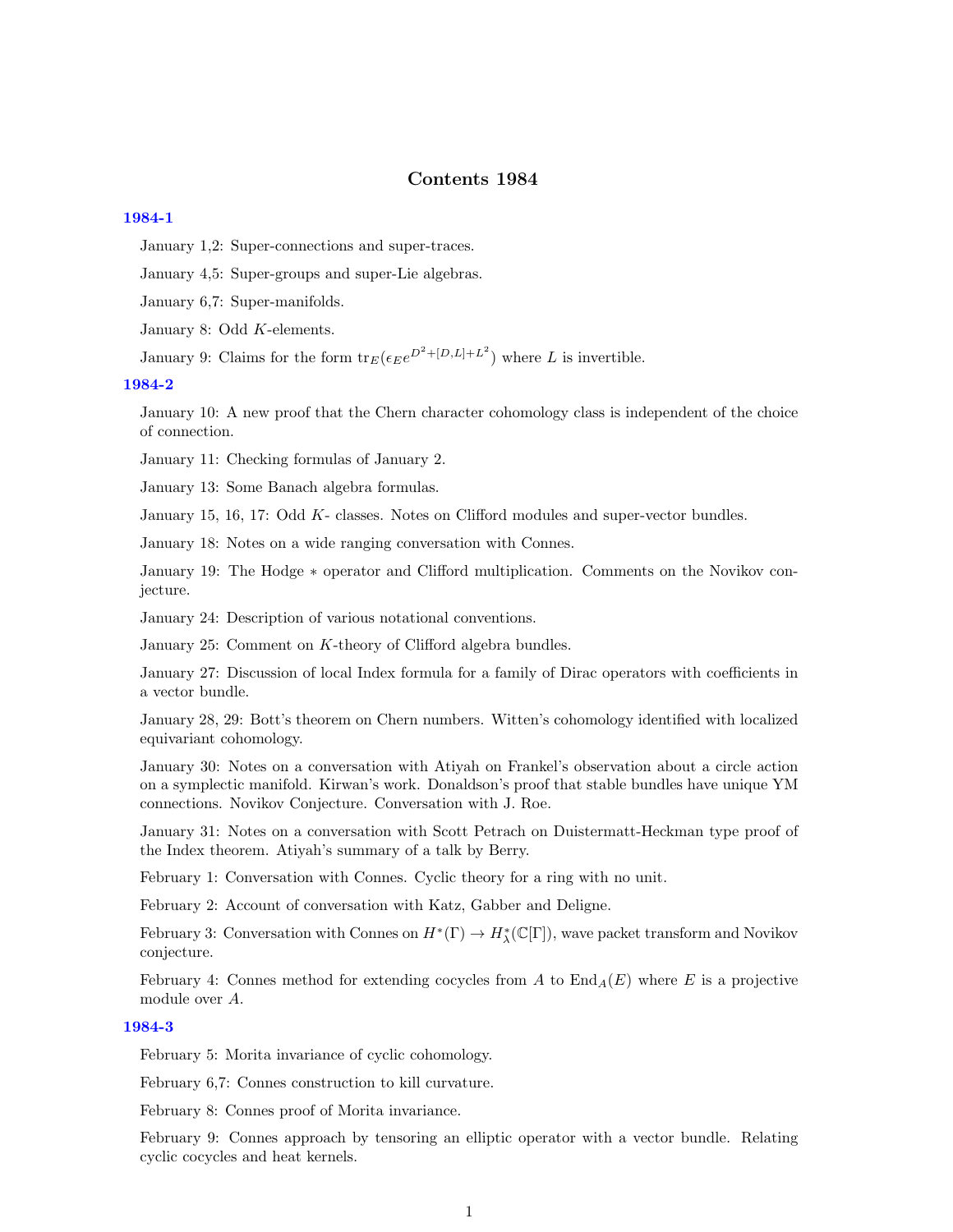February 10: Characterizing Dirac operators.

February 11: Constructing a cyclic cocycle belonging to a Dirac operator.

February 12: Constructing cyclic cocycles representig the Chern character of a Dirac operator.. K-theory of a super-algebra.

February 17: Kasparov K-theory of graded  $C_k$ -modules.

## [1984-4](http://www2.maths.ox.ac.uk/cmi/library/Quillen/Working_papers/quillen%201984/1984-4.pdf)

February 18: Check the Index theorem (using a heat kernel method) over a torus for the Dirac operator,  $-i\mathcal{D} = -i\gamma^{\mu}D_{\mu} + \epsilon L$  acting on  $S \otimes E$  where L is a selfadjoint operator.

February 19: Formula for the wave packet formula in Euclidean space. Bott's idea related to his work on the Lefschetz fixed point theorem.

February 20: On a rigorous proof of the classical limit formula  $\text{Tr}(e^{-\beta H}) \sim \int \left(\frac{dpdq}{2\pi\hbar}\right)^n e^{-\beta H}$  where  $H = \frac{p^2}{2} + V(q)$  is quantized as the operator  $-h^2\nabla^2 + V(x)$ . On a proof of the Index theorem using the idea that the quantum partition function has a classical limit which is an integral over the cotangent bundle.

February 21: On Connes groupoid and algebra of operators depending on  $h$ .

February 22: The Index theorem for the Dirac operator interpretted as a supersymmetry operator. Partition function, Clifford algebras and Weyl algebra.

February 24: Lecture on Clifford algebras. Connes algebra of operators. Comments of Atiyah on the Index theorem.

February 25: Fundamental class in K-theory.

February 26: Attempt to derive a proof for the Index theorm for the Dirac operator using an isometric embedding.

February 27: Thom isomorphism in  $K$ -theory for complex vector bundles.

February 28: Further discussion of the Index theorem for Dirac operators and a generalisation to an assertion about maps.

### [1984-5](http://www2.maths.ox.ac.uk/cmi/library/Quillen/Working_papers/quillen%201984/1984-5.pdf)

February 29: Computation of the character of the Thom class  $i_1$  in the K-theory of a vector bundles equipped with a metric, connection and  $Spin<sup>c</sup>$  structure.

March 1: On the Berezin determinant.

March 3: Correspondances between approaches to the Index theorem in algebraic geometry and the Riemann-Roch theorem for complex manifolds.

March 4: Further discussion of the Index theorem for the Dirac operator.

March 5: Concept of a Dirac operator. Conversation with Graeme Segal.

March 6: Discussion of Riemannian geometry calculations connected with a family of Dirac operators.

March 7,8: Return to the calculation of ch(i<sub>1</sub>1) where  $i : M \to E$  is the zero section of a complex vector bundle.

March 8: On a formula for det  $we^{-\tilde{J}w^{-1}J}$ .

March 9: Classical mechanics, quantum mechanics and classical limit formalism.

March 10: Review of the Thom class formula.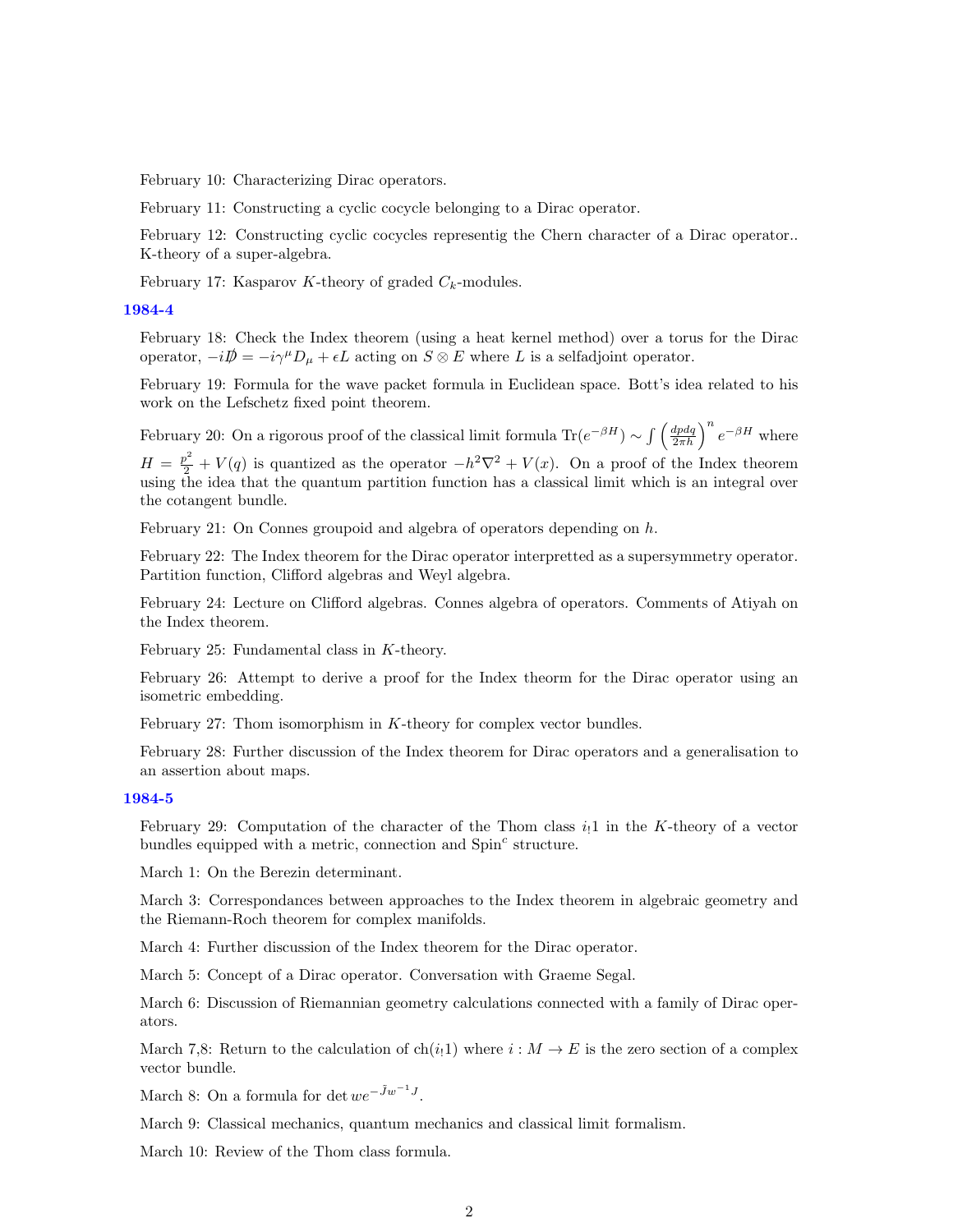March 11: Signature operator and Gaussian-Thom form.

March 12: Discussion on the Dirac operator and  $d + d^*$ .

#### [1984-6](http://www2.maths.ox.ac.uk/cmi/library/Quillen/Working_papers/quillen%201984/1984-6.pdf)

March 13: Splitting the operator  $d + d^*$  on a Kahler manifold. Notes for a lecture on the Chern character form  $\text{tr}_s\left(e^{(D+L)^2}\right)$ .

March 14: The Thom form on the tangent bundle.

March 15: Conversation with Atiyah on a local Index theorem for connections with non-zero torsion. Convolution algebra of differential forms.

March 16, 17: Discussion of the limiting heat kernel as an  $n$ -form on the tangent bundle.

March 20: Index theorem on a torus for the Dirac operator with coefficients in a vector bundle equipped with a connection.

March 21: Limiting heat kernels.

March 23: Review of recent work.

March 24: Classical limit for the heat kernel for the Dirac operator with values in a vector bundle with a connection.

March 25: Discussion of Friedan-Windey paper.

March 26: Fermion Lagrangian quantization.

March 27: When does a quadratic form  $S(q, q')$  define a symplectic transformation  $(q', p') \mapsto (q, p)$ ? Hyperbolic quadratic forms and orthogonal transformations.

#### [1984-7](http://www2.maths.ox.ac.uk/cmi/library/Quillen/Working_papers/quillen%201984/1984-7.pdf)

March 28: Path integral approach to the heat operator  $e^{-\beta H}$  and the limiting heat operator.

March 29: The super-group  $\mathbb{R}^{1,1}$ , its convolution algebra, left and right infinitesimal translations:  $\partial_{\theta} \mp \theta \partial_{t}$ .

March 30: Critical points for the fermion Lagrangian.

March 31: Friedan-Winday action. Super-heat operator.

April 1: Further discussion of the limiting heat kernel.

April 2,3, 4: Motion in a uniform magnetic field.

April 6: Dirac operator, general metric, coframe  $w^m$  calculation.

## [1984-8](http://www2.maths.ox.ac.uk/cmi/library/Quillen/Working_papers/quillen%201984/1984-8.pdf)

April 7: Review calculation of April 6. Getzler's filtration. Dirac operator for a constant magnetic field.

April 8: Notes on a conversation with Atiyah in Witten's office.

April 9: Problems with the idea of a classical limit for the super-heat kernel. Parallel transport using a path integral.

April 10: Graded subalgebras of  $A \otimes k[h]$  where A is an algebra over k.

April 11: Further thoughts on the local Index theorem.

April 12: The Grassmannian graph construction.

April 15: An extension of the algebra of asymptotic differential algebras.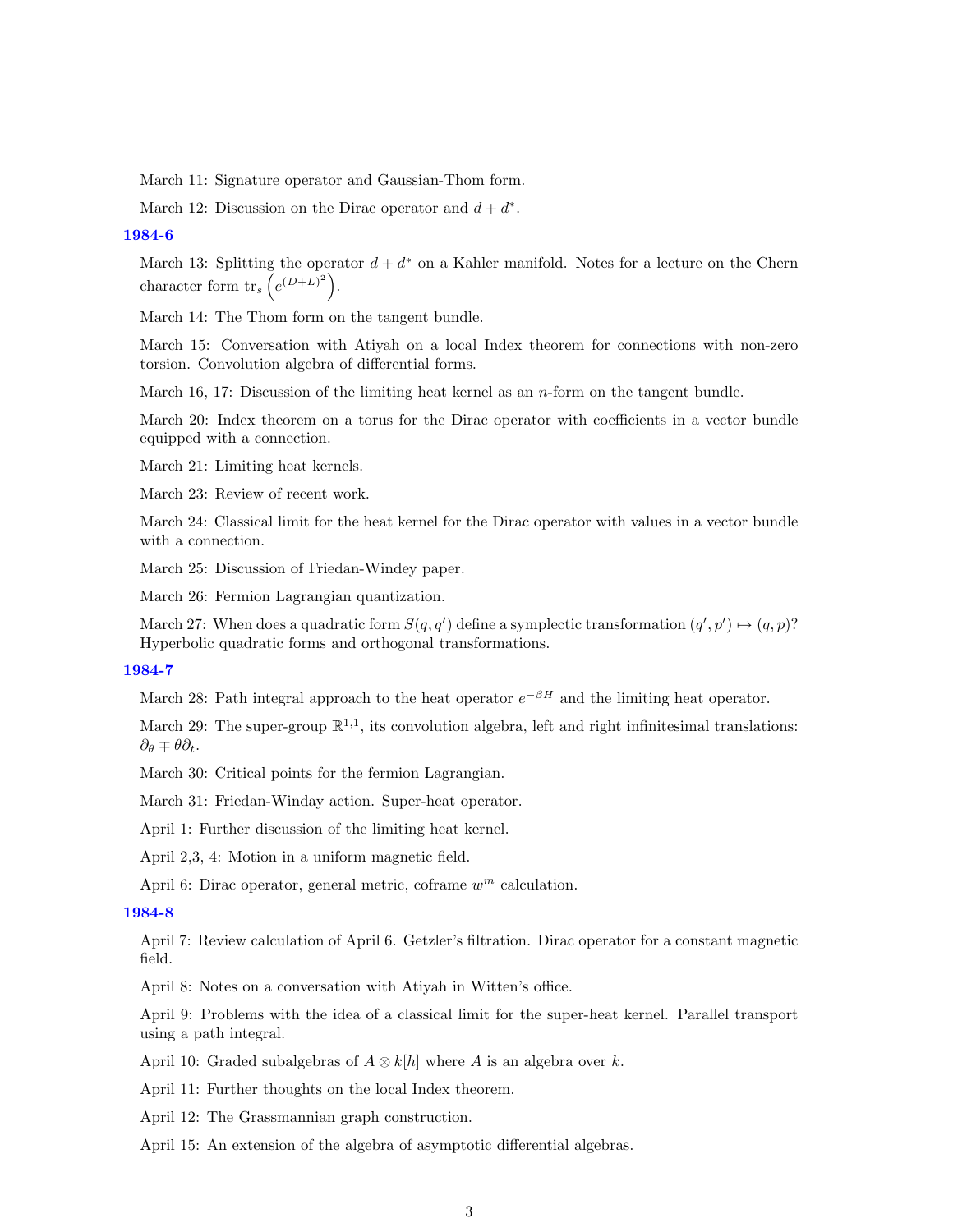April 18: Process of going from the cyclic cohomology of  $\Omega^0(M)$  to that of  $\Omega^0(M,\text{End}(E))$  and restriction  $\Omega^0(M) \hookrightarrow \Omega^0(M, \text{End} E)$  with applications to cyclic cohomology.

April 20: Marmonic oscillator heat kernel.

April 21: Implementation of the isomorphism taking the cyclic cohomology of  $\Omega^{0}(M)$  to that of  $\Omega^0(M,\text{End} E)$  by the cochain  $\int dt \, \text{tr}\left(e^{D^2+t[D,\theta]+(t^2-t)\theta}\theta\right)$ .

April 22: Review of November and December's work on transgression. More discussion on a local Index theorem.

## [1984-9](http://www2.maths.ox.ac.uk/cmi/library/Quillen/Working_papers/quillen%201984/1984-9.pdf)

April 23: Relationship between the Chern character associated with a super-connection and that coming from the Grassmannian graph construction.

April 29: Summary of recent ideas.

April 30: Constructing cocycles from odd derivations and related universal algebra.

May 2: Twisted polynomial rings and a new approach to the heat kernal of the harmonic oscillator.

May 3: Existence of the heat operator  $e^{tD^2}$  in the Weyl algebra of of operators of the form  $\int d\sigma f(v)e^{Dv}$ .

May 4,5: Deriving the trace of  $e^{tD^2}$  using the path integral. Derivation of the Schrödinger kernel of the harmonic oscillator using the explicit metaplectic formula.

May 6: Weights in a Von Neumann algebra, KMS condition.

May 7: Computing Tr  $(e^{-H}e^{v.D})$  where  $H = -D^2_\mu$  and  $v.D = v^\mu D_\mu$  using the KMS condition.

May 8: Calculations associated with showing th existence of the heat operator.

May 9: Fundamental solution of the heat operator.

May 10: Construction of the heat operator  $e^{-tH}$  where  $H = p^2 + V(q)$ .

May 11: Hadamard's method of constructing the heat kernel for the Laplacian of a curved manifold.

#### [1984-10](http://www2.maths.ox.ac.uk/cmi/library/Quillen/Working_papers/quillen%201984/1984-10.pdf)

May 12: Volterra's method for constructing  $e^{-tH}$ . Discussion of a method of proof of the existence of the heat operator for the harmonic oscillator by deformation of the classical case where  $h = 0$ .

May 13: The heat operator for the covariant derivation Lapacian with coefficients in a vector bundle.

May 14, 15: Working with pseudo-differential operators in  $\mathbb{R}^n$ .

May 16: Review of past few day's work. Attempt to construct  $e^{-tH}$  as a kernel on the tangent groupoid of a manifold.

May 17, 18, 19: Attempt to put together a complete proof of the existence of the heat operator depending on Plank's constant, together with an asymptotic evaluation of the trace as  $h \to 0$ .

May 20: Review parametrix method and Fredholm theory.

May 21: Review local Index theorem for families.

- May 22: Proof of Index theorem for  $M = \mathbb{R}^n / \Gamma$ .
- May 24: On Kasparov K-theory.

[1984-11](http://www2.maths.ox.ac.uk/cmi/library/Quillen/Working_papers/quillen%201984/1984-11.pdf)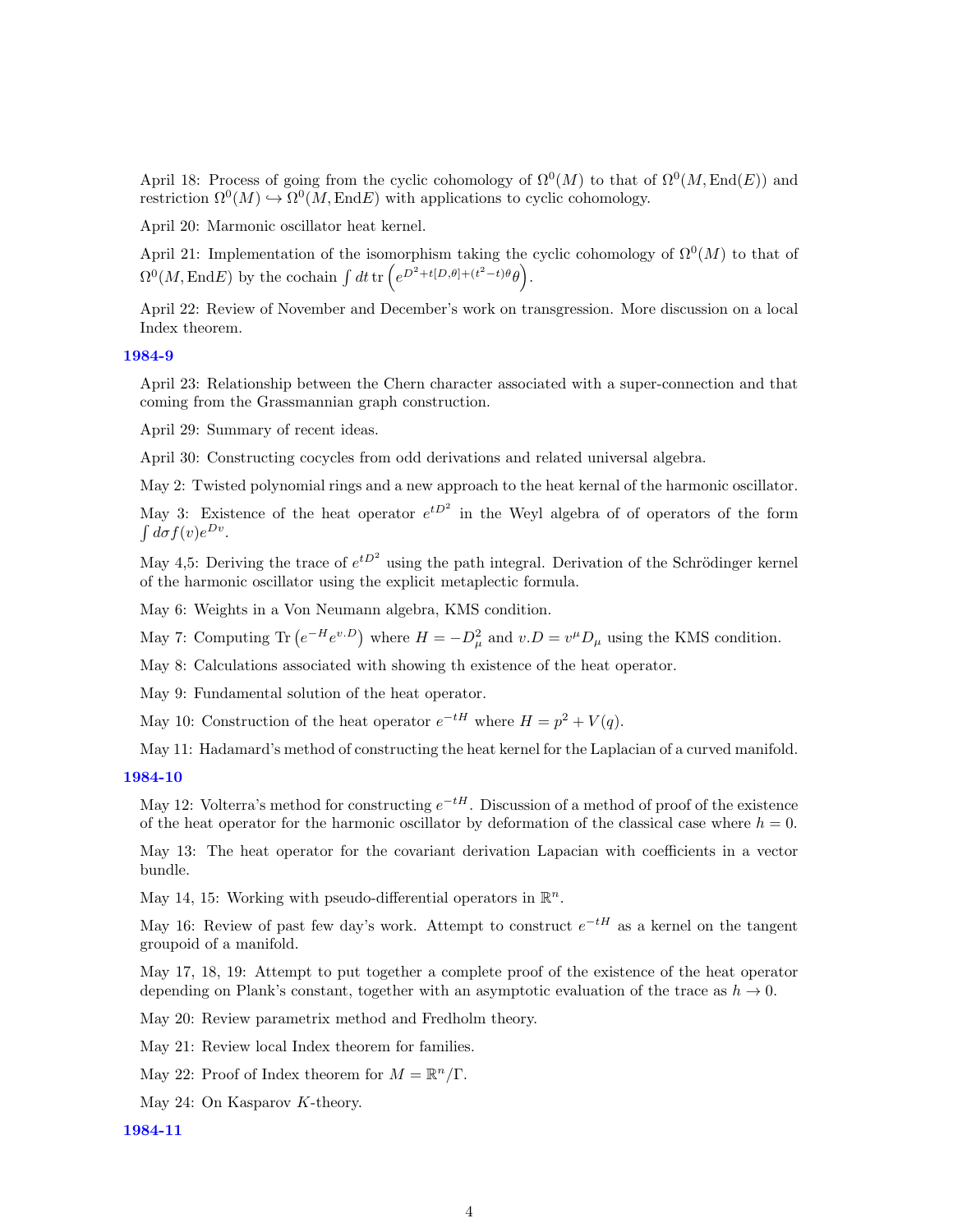May 25: Character form and examples coming from projections. Analogue for the plane of the Hilbert operator. Fourier transform of  $\frac{1}{|z|^k|z|^{2s}}$ .

May 26: Operators in Kasparov's K-theory. Cocycle computation for constant coefficient operators in  $\mathbb{R}^n$ .

May 28: Discussion of the general picture for families of Dirac operators.

May 29: Laplace transfor of  $\text{tr}_s\left(e^{u(L^2+ dL)}\right)$  where L is a family of odd-degree skew adjoint operators endomorphisms of a super-vector space. Grassmannion graph construction.

May 30, 31: Grassmannian graph approach to the local Index theorem. Representation of the kth Chern character form as  $\frac{1}{2}$ tr<sub>s</sub>  $\left(\frac{1}{\lambda - L^2} dL\right)^{2k}$ . Links between the heat kernel and resolvant approaches to the Chern character.

June 2: Transgression problem from the point of view of the Grassmannian graph construction.

#### [1984-12](http://www2.maths.ox.ac.uk/cmi/library/Quillen/Working_papers/quillen%201984/1984-12.pdf)

June 10: Transgressing the character form  $\ch_k = \frac{1}{2} \frac{1}{k!} \text{tr}_s \left( \frac{\epsilon}{\epsilon^2 - L^2} dL \right)^{2k}$  to the group acting on the Grassmannian graph.

June 11: Abstract discussion of character forms.

June 24: Review of the relationship between character forms defined by the super-connection formalism and that by the Grassmannian graph method, i.e., the link between the heat operator approach and the parametrix approach.

June 25: Review of Witten's approach to the determinant line bundle over a space of connections.

June 26: Baum-Connes problem: to define a good notion of equivariant cohomology.

June 28: Review of transgression situation.

June 29: Transgession calculations. More discussion of the super-connection and the Grassmannian graph formalisms.

June 30: Understanding of the relationship between the super-connection and the Grasmannian graph formalisms. Discussion of the super-character:  $\text{tr}_{s}e^{u(\hat{L}+[D,L]+D^{2})}$ 

July 1, 2: Work on an attempt at writing paper for Gelfand on the determinant line bundle.

July 7: Description of two interesting problems.

July 9: Link beween Connes S-operator and Bott periodicity. Discussion of the bilogarithm and Bott periodocity. Local Index theorem for families - odd degree case.

July 10, 11: Work on local Index theorem for Dirac operators using super-connections. The η-invariant for the Dirac operator over a circle.

#### [1984-13](http://www2.maths.ox.ac.uk/cmi/library/Quillen/Working_papers/quillen%201984/1984-13.pdf)

July 12: Further discussion of the transgression process. Comment on multiplicative K-theory.

July 13: Constructing regulator maps  $K_{2n-1}\mathbb{C} \to \mathbb{C}^\times$  by Karoubi's method using relative Ktheory and Deligne cohomology. Discussion of parallel transport from the space of connections on the trivial bundle over  $S^1$  to the unitary group.

July 14: Construction of left invariant character forms on the loop group.

July 15: Dirac operators and Weitzenbock formula using the principal frame bundle.

July 17, 18: Link beween super-connections and the  $\zeta$ -formula for ch<sub>1</sub> of the determinant line bundle. Odd version of Grassmannian graph.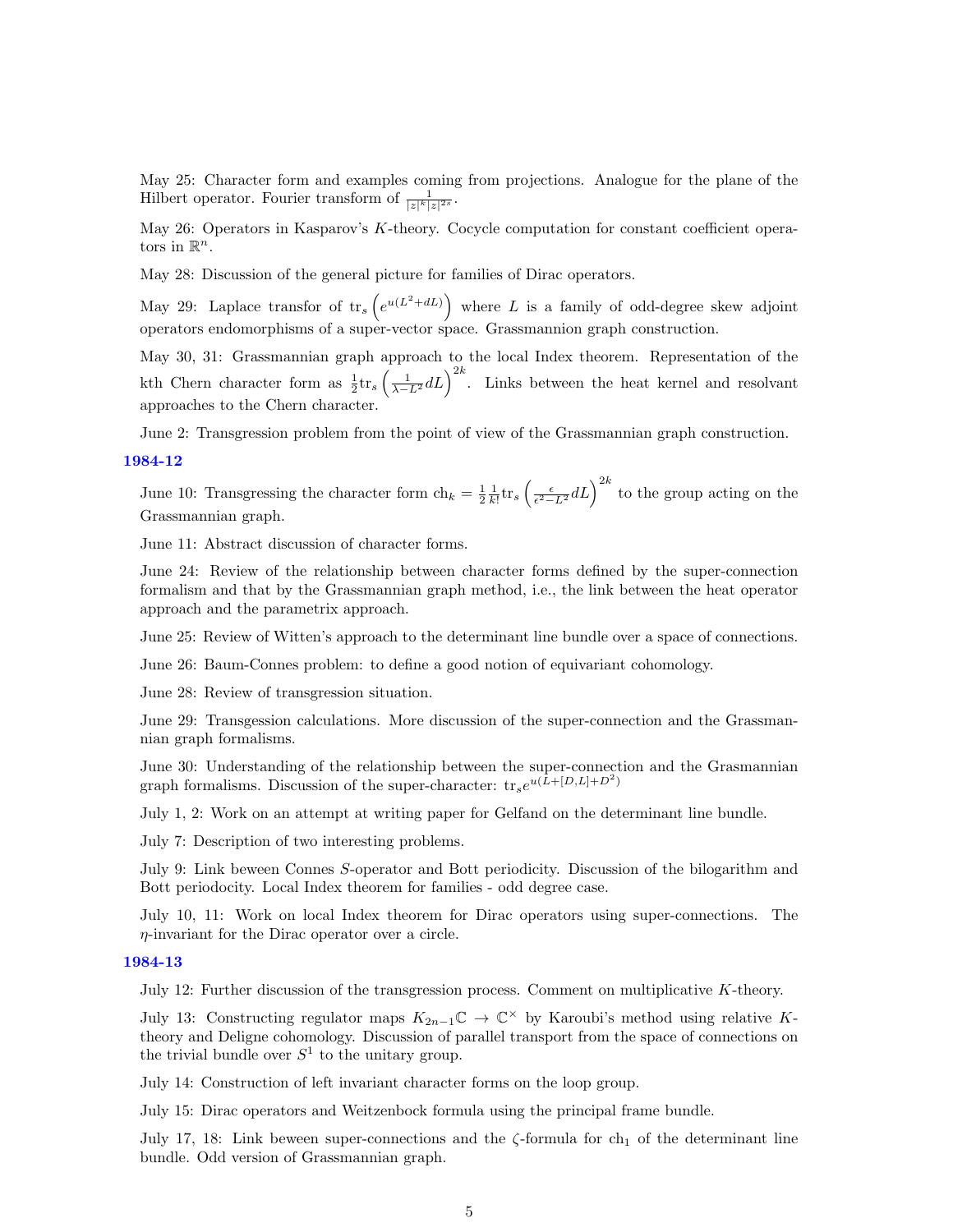July 17, 18: Transgression for the  $e_1$  class. Bott periodicity from the differential point of view.

July 19: Continuous cohomology and periodicity. Dilogarithm.

July 20: Connes description of the multiplicative map on  $K_1^{alg}(A)$  associated to a trace on A. Novikov conjecture and Mischenko's construction.

## [1984-14](http://www2.maths.ox.ac.uk/cmi/library/Quillen/Working_papers/quillen%201984/1984-14.pdf)

July 21: On Bismut's proof of the Index theorem for the case when  $M = \mathbb{R}^n/\Gamma$ .

July 24: Ito's equation.

July 25: More on Bismut's paper and Ito's ideas. Review of what we know on the Index theorem and path integrals.

July 26, 27: Physicist's proof of the Index theorem using path integrals and fermion integrals. Comparison with Bismut's approach. Review of the super-group  $R^{1,\bar{1}}$  and Freidan-Windey. Bismut's factorization of parallel transport in  $S \otimes E$ .

July 28: Review construction of  $\langle x_0 | e^{-h\vec{p}^2} | x_0 \rangle$ . Random walk on  $\mathbb{C}^*$ :  $dz_t = z_t i dw_t$ , where  $w_t$ is Brownian motion.

July 29: Understanding the fermion integral:  $\int \mathscr{D}\psi(t)e^{\int (\psi \dot{\psi} - \psi A\psi)dt}$ . Idea's behind Bismut's paper. Possible approach to computing the heat kernel in a Weyl algebra.

July 30, 31: Fermion integrals and quantization. Some super-connection identities.

#### [1984-15](http://www2.maths.ox.ac.uk/cmi/library/Quillen/Working_papers/quillen%201984/1984-15.pdf)

August 1: Bismut's form on  $\mathscr{L}M$ , the loop space of M.

August 2: Interpretation of equivariant cohomology of  $\Omega M$  and  $\Omega BU(k)$ . The  $\Omega BU(1)$  case -Bismut's form is not an equivariant form but a Witten form.

August 3: Differential geometry of the normal bundle. Comment on Bismut's map

 $H(\Omega^*(\Omega M)^{S^1}, d - u^iX) \to H_{DR}(M)$ . Comments on 'The Index Theorem and Equivariant Cohomology of the Loop Group', by J-M Bismut.

August 4: Continuing with attempt at a local Index theorem. Review of Godbillon-Vey class and characteristic class for a codimension  $n$  foliation with trivial normal bundle.

August 5: Calculations for a 1-parameter family of connections.

August 6:  $\partial_t \vec{D}$  for the Dirac operator associated to a 1-parameter family of metrics.

August 7: Transverse connection on  $T_{X/Y}$ .

August 8: Curvature calculations.

#### [1984-16](http://www2.maths.ox.ac.uk/cmi/library/Quillen/Working_papers/quillen%201984/1984-16.pdf)

August 18: Berligne-Vergne proof of the Index theorem.

August 19: The Dirac operator on a Riemann surface.

August 20, 22: Bismut's Witten form on  $\mathscr{L}M$ .

August 23: Constructions using  $X/Y$ , and  $S<sup>1</sup>$  bundle over base Y.

August 24: Bismut's form is defined for an  $S<sup>1</sup>$  action. Analogies between cyclic theory and equivariant cohomology of the free loop space. Links between  $\mathscr{L}M$  and  $S^{-1}\text{Ext}_{\Lambda}(k^{\natural}, A^{\natural}).$ 

August 29: Summary of recent ideas (generalize Bismut to Kac-Moody).

August 30: Gaussion processes.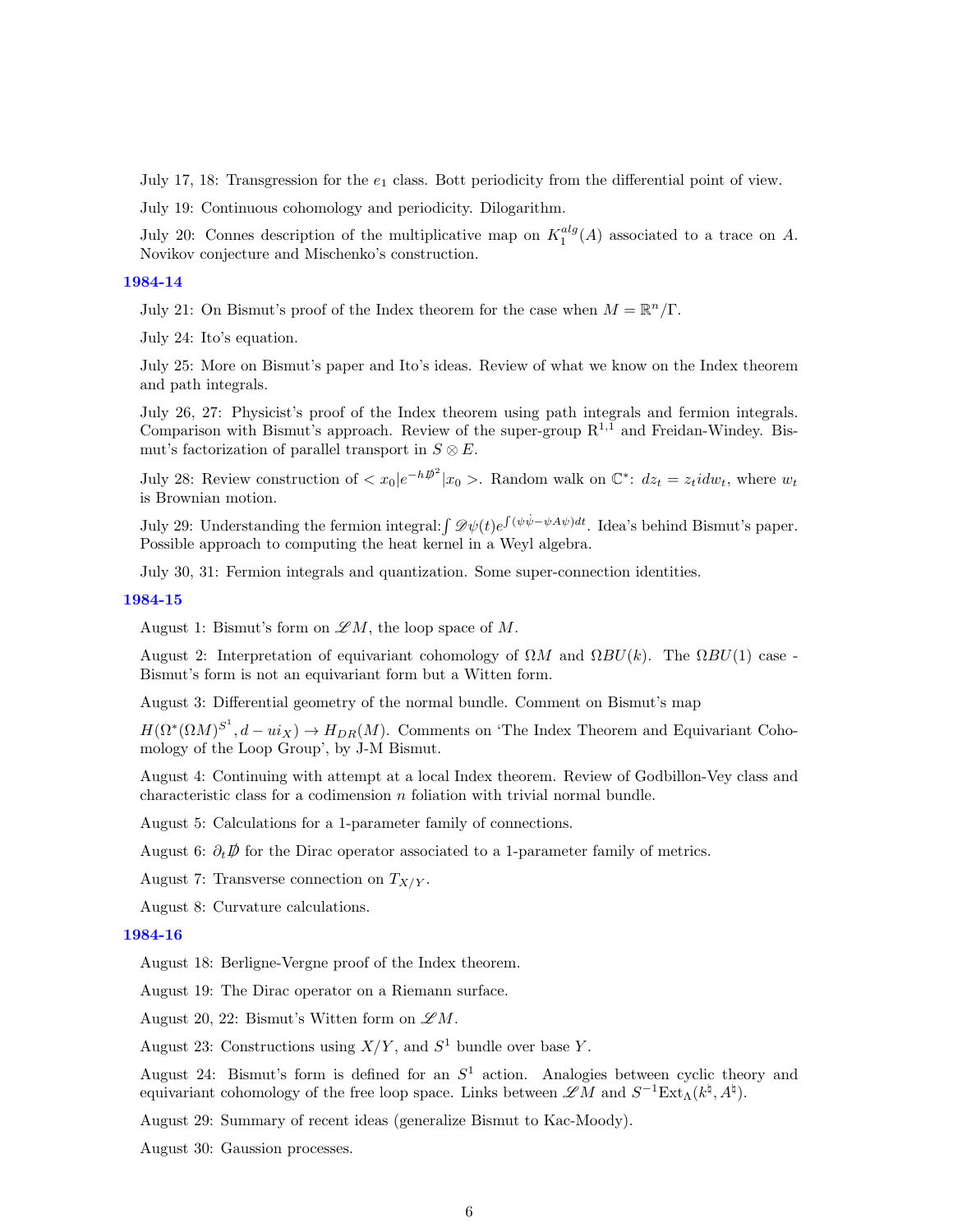August 31: Comment on constructing the heat operator.

September 1: Can the heat operator be constructed via  $T\left(e^{\int dt\psi_t\vec{\psi}}\right) = e^{-t\vec{\psi}^2 + \theta D}$ ?

September 2: Applying Connes-Gezler theory.

September 5: The Clifford algebra as a deformation of the exterior algebra and an attempt at an analogous treatment of the Weyl algebra.

September 6,7: Twisted polynomial algebra. The convolution algebra belonging to the Weyl algebra and formula for  $e^{-tp^2}$ .

September 9: Review of standard tensor calculus formulas.

September 17: Singer's suggestion that tr  $T\left(e^{\int (-\dot{x}^{\mu} A_{\mu}(x)+\frac{1}{2}\psi^{\mu}\psi^{\nu}F_{\mu\nu}(x))dt}\right)$  is the trace of superparallel transport.

September 18: Formulas in Getzler's proof of the Index theorem.

### [1984-17](http://www2.maths.ox.ac.uk/cmi/library/Quillen/Working_papers/quillen%201984/1984-17.pdf)

October 15, 16: Construction of the heat operator by constructing its kernel invariantly using the filtration idea.

October 18: Formal construction of  $e^{-tH}$  at  $t=0$  using the nilpotentcy of  $t,(t^2=0)$ . Relations between Berligne-Vergne forms and Chern forms.

October 19, 20: Attempt to understand how to construct the Thom form for a complex vector bundle E using  $\mathbb{P}(E) = S/S^1$  and  $\xi^n + c_1(E) + \cdots + c_n(E) = 0$ . Review Gaussian-Thom form coming from the super-connection formalism.

October 21: Chern classes of representations.

October 22, 23: The formula  $U = \det e^{-d\overline{z}\frac{1}{w}dz}e^{-|z|^2}$  for the Thom form. Pfaffian and related formulas.

October 26: Constructing heat operators  $e^{-tH}$  where H is a Laplacean type operator. Review of Atiyah's lecture on mixed volumes and isoperimetric inequalities.

October 27, 28: Moment map calculations. Relations between convex bodies, toral varieties and the moment map as defined by Atiyah.

October 29: Strook's remarks on Stratonovich's versus Ito's stochastic differential equations.

October 31, November 2,3: Constructing  $e^{t\Delta}$  where  $\Delta = \rho^{ij}\partial_i\partial_j +$  lowere order terms.

November 4: The algebra of smooth kernels in the tangent groupoid.

November 5: Equivalent descriptions of a singularity.

November 6,7: Thom form and Bott's residue calculations.

November 8: Feynman's formula:  $\frac{1}{ab} = \int_0^1 \frac{dt}{((1-t)a+tb)^2}$ .

November 9: Singular transgression form.

November 10: Proof that  $c_1(\theta(1) \otimes \pi^*E) = 0$  in  $H^*(PE)$  using differential forms.

November 11: Physicist's integration process for differential functions on the loop space  $\mathscr{L}M$ .

November 12: Constructing heat operators.

November 13: Reflection positivity.

#### [1984-18](http://www2.maths.ox.ac.uk/cmi/library/Quillen/Working_papers/quillen%201984/1984-18.pdf)

November 14: Review of geometric approach to the heat operator.